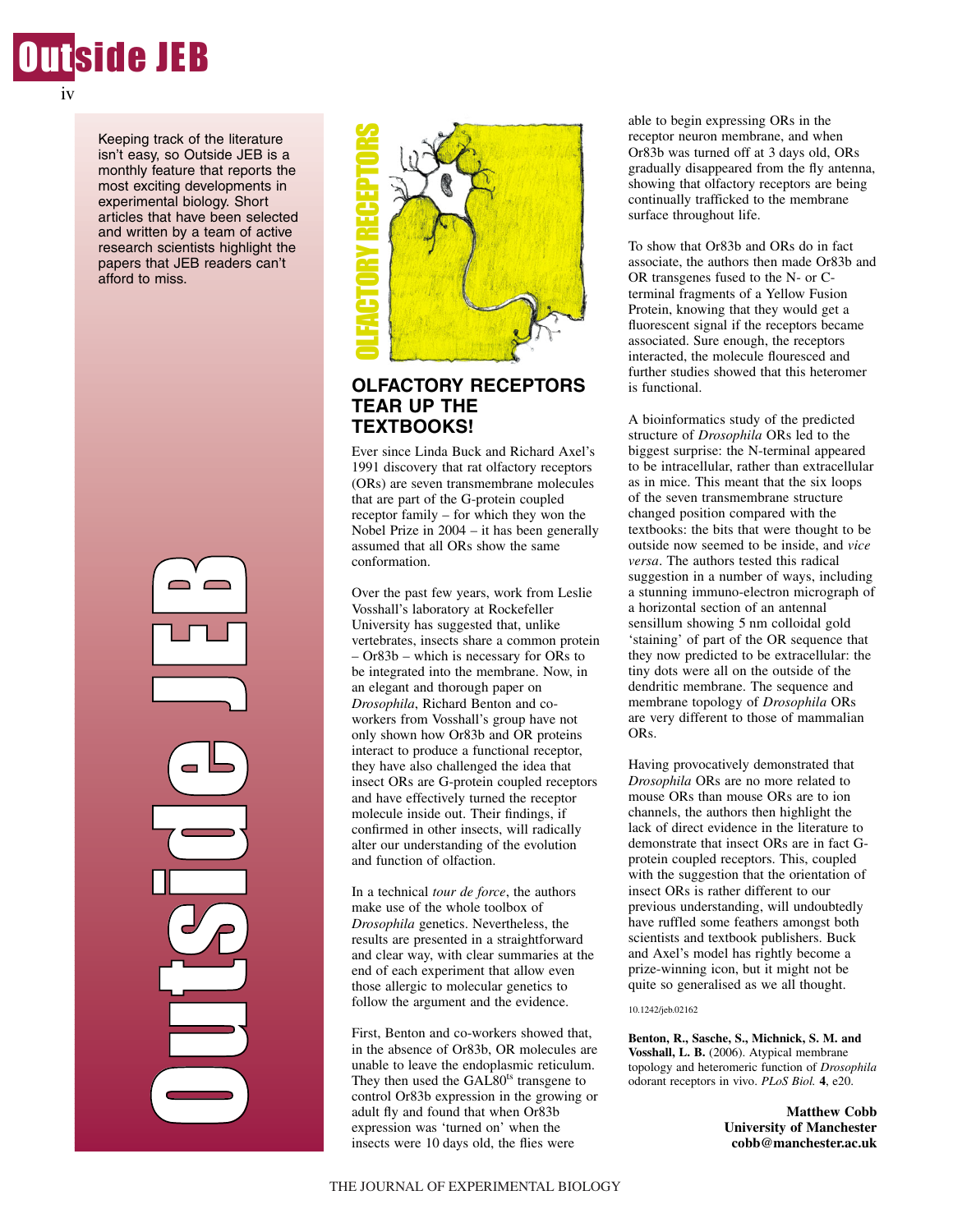



#### **OPTIMIZING WALKING AND RUNNING**

With all the thousands of possible ways to move our legs, why do people prefer only two – walking and running? After all, there are many other things we could do – hopping, skipping, Monty Python silly walks, Groucho walks or the smooth level walk of a waiter with a tray full of cups of hot coffee. Most people would say that walking and running feel easiest. Other gaits are more tiring. But testing this simple and venerable idea – that walking and running use the least energy at low and high speeds, respectively – is surprisingly difficult to do.

Rather than trying to measure energy consumption of people walking strangely, Manoj Srinivasan and Andy Ruina built a minimal mathematical model of bipedal locomotion, which they describe in *Nature*. Their goal was to simplify locomotion enough that, for a given speed and step length, they could choose the optimal energy-conserving gait out of the infinite space of possible periodic motions.

The model approximates each leg to something like a reverse pogo stick. Rather than absorbing energy through a spring, each leg can lengthen up to the maximum leg length, applying a force to the ground. Between steps, the body can become aerial, only being affected by gravity. Only one leg can contact the ground at a time. With these simplifications, the researchers used standard optimization techniques to find the forces each leg would have to apply to the ground to produce the most costefficient locomotion at a given speed and stride length.

Despite the fact that legs aren't reverse pogo sticks, the model found two optimal gaits that look a lot like walking and

running – and one gait that humans don't use. At low speeds and low stride lengths, the model produces an 'inverse-pendulum' walk, in which the body vaults over a stiff leg much like our own walking gait. The leg produces forces only for very short periods at the beginning and end of the step. At high speeds, the model settles into an impulsive run, in which the body flies through the air most of the time and the leg only touches down very briefly before launching the body again. In between these two caricatures of walking and running, the model found a hybrid gait: at low speeds, but long stride lengths, the reverse pogo stick uses an inverse-pendulum step, like a walk, but with an aerial phase like a run. The researchers speculated that where healthy, strong people might normally change from walking straight to running, weak or obese people might choose something like the hybrid gait because of an inability to maintain true running speeds.

Srinivasan and Ruina also found a fairly simple explanation for why walking and running are optimal gaits. They have a key similarity: they both compress all force production (and thus energy expenditure) into very short impulses – for walking, at the very beginning and end of the step, and for running, the brief foot contact period. The rest of the cycle – for walking, the inverse pendulum period, and for running, the aerial period – requires no energy. Other gaits, like a flat level walk, require energy throughout the stance phase and are thus less efficient. They really are more tiring.

10.1242/jeb.02158

**Srinivasan, M. and Ruina, A.** (2006). Computer optimization of a minimal biped model discovers walking and running. *Nature* **439**, 72-75.

> **Eric Tytell University of Maryland tytell@umd.edu**



### **FROZEN INSECTS STARVING FOR OXYGEN**

Freeze-challenged insects can invoke either of two strategies. They may resist freezing altogether, using an arsenal of molecules that inhibit ice formation; good freeze-avoiders remain liquid to below –30°C. Alternatively, insects may allow or even encourage ice formation, but with strict conditions on when and where crystals form. Unexpectedly, however, the obvious threat to freeze-tolerant insects – cell damage from ice crystals – is not the only threat. They must also cope with oxygen starvation. Oxygen moves at glacial speeds through ice at the tips of tracheoles. Moreover, tracheal ventilation usually depends on movement, which is impossible if muscles are partially frozen. How do frozen insects withstand hypoxia?

Pier Morin, David McMullen and Ken Storey examined this problem using the famous freeze-tolerant fly, *Eurosta solidaginis*. Larval *Eurosta* stimulate gall formation in goldenrods, and they live and feed in their galls throughout the summer. Full-grown larvae also overwinter in their galls – a strategy fraught with peril, as galls often are not insulated by snow and can reach very low temperatures. A midwinter *Eurosta* may be mostly frozen.

The team focused on *Eurosta*'s hypoxiainducible factor  $1\alpha$  (HIF-1 $\alpha$ ). The molecule is known from studies of mammals (and a few insects and other invertebrates) to play a key role in triggering and coordinating gene expression in response to hypoxia. In short, high oxygen levels promote HIF-1 $\alpha$ degradation, whereas low oxygen levels allow persistence. If it persists, it binds to another (constitutively expressed) molecule,  $HIF-1\beta$ , and the complex moves into the nucleus. There it acts as a transcription factor activating genes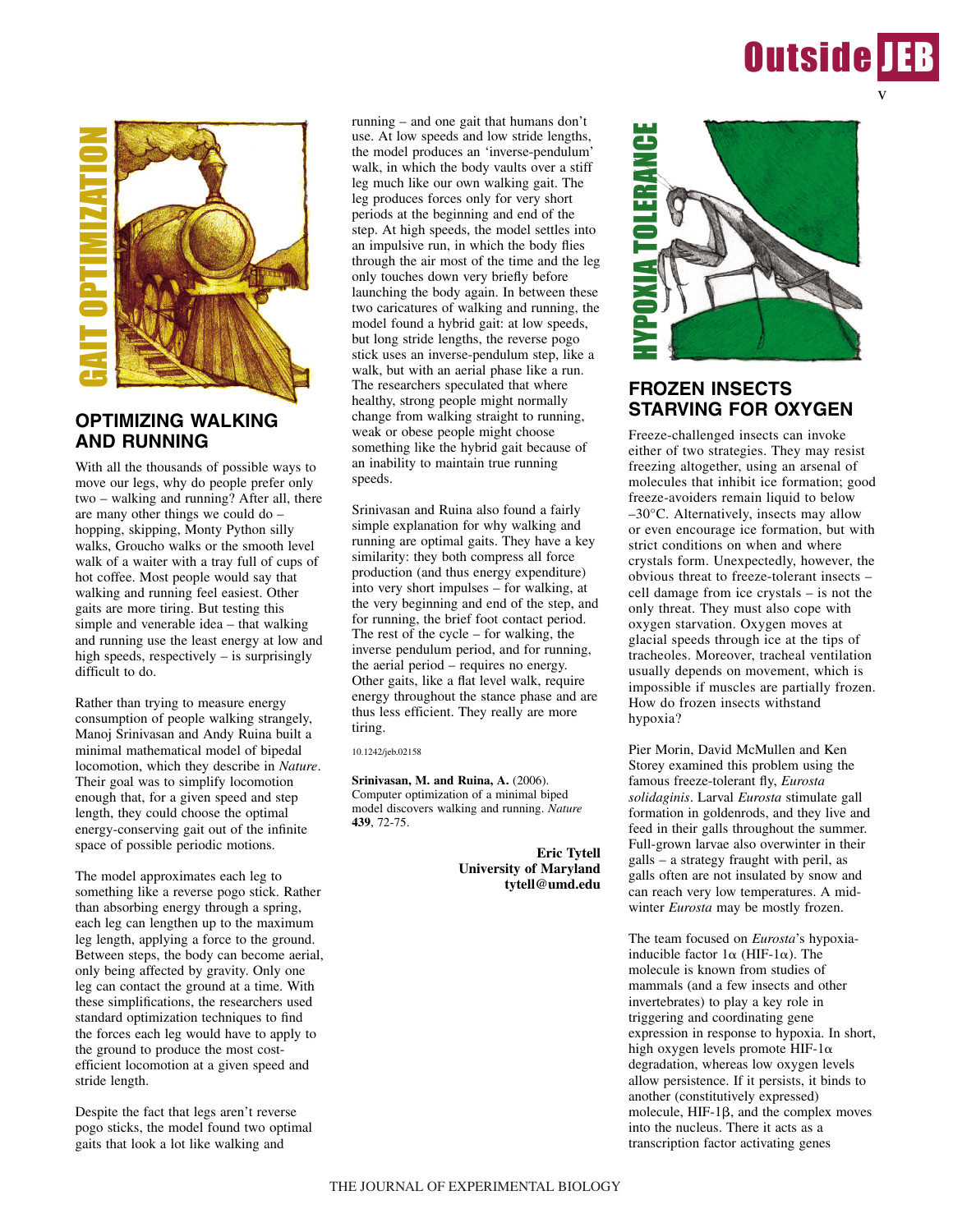Outside JEB

vi

involved in the hypoxia response by binding to a conserved sequence known as the hypoxia response element.

The team quantified levels of  $hif$ - $l\alpha$ transcripts in larvae exposed to either anoxia or cold to see how the transcription factor responded to hypoxia and cold conditions. In the anoxia experiments, where the team subjected larvae to pure nitrogen for a day, the insects showed a 2.8-fold rise in transcript levels; and larvae given an extra day to recover had higher levels still. Looking at the larvae's responses to cold exposure, the team found that a chill also stimulated  $hif$ - $l \alpha$  transcript levels. Larvae cooled to 3°C for a day showed a 1.7-fold rise in  $hif$ - $l\alpha$  levels, as did those subsequently frozen for a day at –16°C. The team also examined expression levels of HIF-1 $\alpha$  protein, and these too were higher in 3°C larvae.

But larvae at 3°C were probably not oxygen-limited, as metabolic rates would have been low and tracheal systems unobstructed by ice. So why had their *hif-* $1\alpha$  levels risen? The authors suggest that chill-induced expression *anticipates* freezeinduced hypoxia, providing just-in-time preparation for the metabolic disruption of oxygen deprivation.

When *Eurosta* are cold, the master switch clearly sHIFts from off to on. What remains is to elucidate downstream consequences for gene expression and, ultimately, for the metabolic phenotype.

10.1242/jeb.02157

**Morin, P., Jr, McMullen, D. C. and Storey, K. B.** (2005). HIF-1 $\alpha$  involvement in low temperature and anoxia survival by a freeze tolerant insect. *Mol. Cell. Biochem.* **280**, 99-106.

> **Art Woods University of Texas at Austin art.woods@mail.utexas.edu**



## **HENLE'S LOOP AND THE OSMOTIC STRESS PROTEOME**

Cells of the thick ascending limb of Henle's loop (TALH) in the human kidney are exposed to extreme hyperosmotic stress during urine formation. They are actively involved in transporting salts (mostly NaCl) from the renal tube into the extracellular space of the medulla. However, because the ascending limb of the loop is impermeable to water, the accumulation of ions in the cells creates extreme hyperosmotic conditions. Such cellular conditions are known to trigger an increase in sorbitol due to the upregulation of aldose reductase, an enzyme that directs glucose towards sorbitol. In addition, several heat-shock proteins have also been found previously to be upregulated under osmotic stress in cells of the TALH. Knowing that extreme osmotic conditions can trigger such physiological changes, it would be intriguing to take a bird's-eye view of these cells to see other changes in protein expression that characterize their response to one of the most, if not the most, severe stresses that human cells can be exposed to. Hassan Dihazi and colleagues from the Georg-August University of Göttingen in Germany used a proteomic approach to obtain this kind of global view to gain new insights and make some very interesting discoveries.

The authors used two-dimensional gel electrophoresis to investigate the differences in protein expression in an epithelial cell line from the outer medulla of a rabbit, which has been shown to be a suitable model for the function of TALH cells. They exposed cells to normal (300 mosmol  $kg^{-1}$ ) and hyperosmotic (600 mosmol  $kg^{-1}$ ) stress conditions. After comparing expression levels, they isolated protein spots from the gels, digested them with trypsin and analyzed the mass of the resulting peptide fragments. The distribution of the masses of these fragments that one can obtain with

mass spectrometry provides a so-called 'mass fingerprint'. Comparing the mass fingerprints with the genome, the team found 25 proteins to be overexpressed and 15 downregulated in the cells when exposed to hyperosmotic stress. What did they learn?

Importantly, the 15-fold upregulation they found in aldolase reductase levels confirmed an expected finding and validated the approach taken. In support of the importance of sorbitol accumulation, the authors also observed the upregulation of lactate and malate dehydrogenase, enzymes that participate in gluconeogenesis and provide increased levels of glucose, which is needed for the synthesis of sorbitol.

Hyperosmotic stress causes cell shrinking and therefore requires changes in the expression of cytoskeletal proteins. Vimentin and tropomyosin, two proteins that are associated with the cytoskeleton, changed expression levels, which confirmed the importance of cell-volume modifications during hyperosmotic stress.

The authors also compared the response of their control cell line with cells that were selected after exhibiting increased resistance to higher osmotic conditions  $(600$  mosmol  $kg^{-1}$ ), under which they were still able to grow. The resistant cells showed higher expression levels of several heatshock proteins, such as  $\alpha$ -crystalline, Hsp70 and Hsp90, which have several functions including the maintenance of protein structure during stress. Surprisingly, other stress proteins, such as glucose-regulated proteins that are located in the endoplasmic reticulum and are involved in  $Ca^{2+}$ -binding, were downregulated, which the authors suggest may augment  $Ca^{2+}$  homeostasis, which plays an important yet still rather unknown role during osmotic stress.

The diversity of cellular responses that such a proteomic approach reveals is unsettling, reminding us how little we actually know about how the cells in the human kidney respond when they are exposed to one of the most severe stressors that human cells experience. In many ways, this bird's-eye view has raised more questions than it answered.

#### 10.1242/jeb.02160

**Dihazi, H., Asif, A. R., Nitin, K., Doncheva, Y. and Müller, G. A.** (2005). Proteomic analysis of cellular response to osmotic stress in thick ascending limb of Henle's loop (TALH) cells. *Mol. Cell. Proteomics* **4**, 1445-1458.

**Lars Tomanek California Polytechnic State University San Luis Obispo ltomanek@calpoly.edu**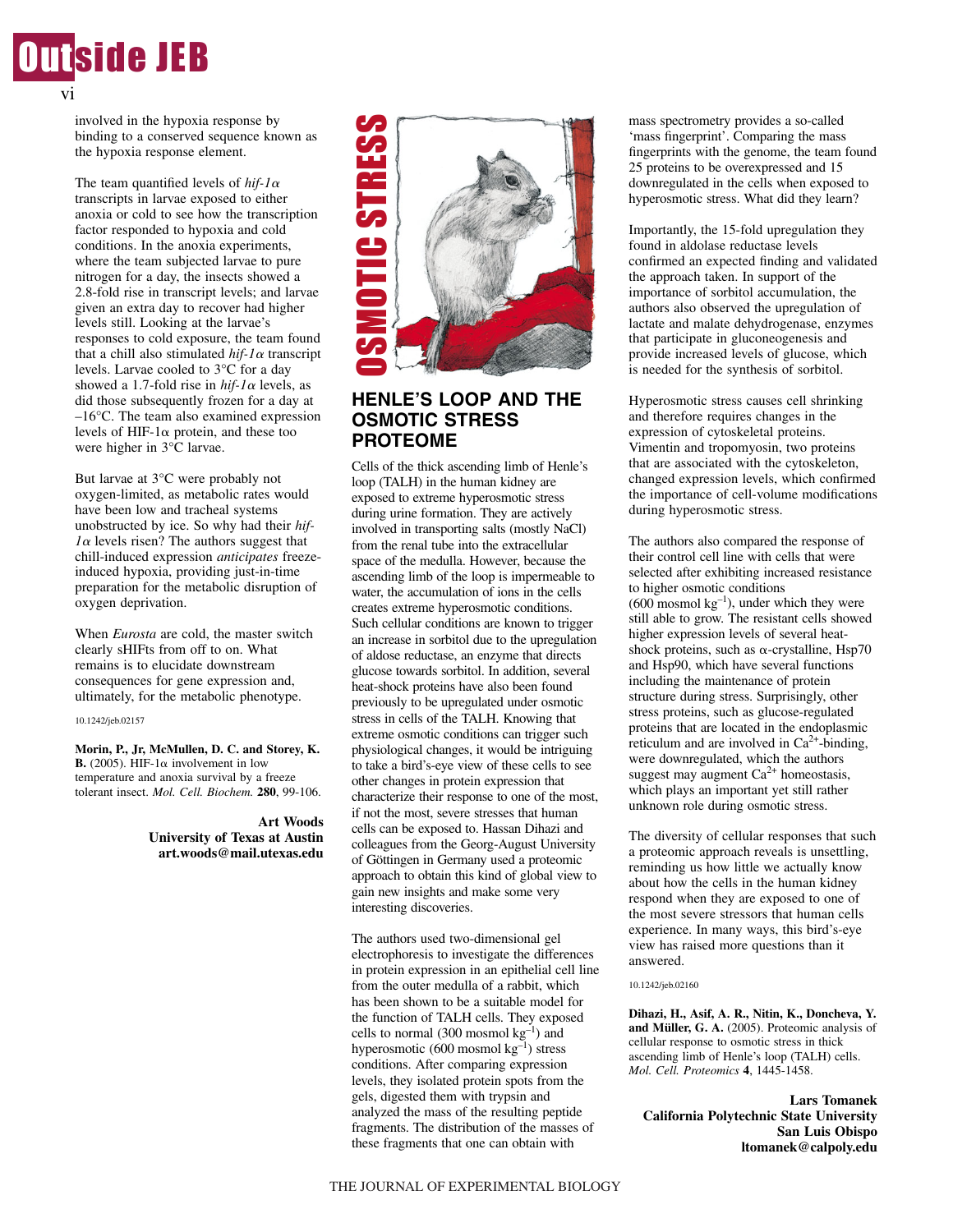



# **CLIP IT**

It's a well-known fact that proteases facilitate digestion. However, nature has also evolved proteases whose primary function is not degradation, but specific cleavage of proteins to activate their functions. Frequently, the targets are themselves proteases that cleave other ones. This yields cascades of successive proteolytic reactions that rapidly amplify those signals that initiated the first cleaving step. Such proteolytic cascades are used in signalling and regulate important physiological functions.

Insects have perfected a network of extracellular serine proteases that control embryonic development and both blood clotting and the innate immune response. Many of the proteases involved in these functions belong to the family of Clip-domain serine proteases that have one or two so-called Clip-domains attached before the serine protease domain. The early stages of melanization, one component of the innate immune system, are catalyzed by a phenoloxidase, which is produced as an inactive precursor, the prophenoloxidase. Prophenoloxidase is activated by prophenoloxidaseactivating factors (ppAFs), However, as part of the signalling cascade, ppAFs are also synthesised as pro-proteins that require activation before they can in turn activate prophenoloxidase. The ppAFs include Clip-domain serine proteases (ppAF-I/III), and Clip-domain serine protease homologues (ppAF-II), which contain a serine protease domain that has lost catalytic activity.

To uncover the functions of Clipdomains, a Korean–Japanese team led by Bok Leul Lee, Byung-Ha Oh and Nam-Chul Ha have crystallized the

inactive Clip-domain serine protease homologue ppAF-II from the beetle *Holotrichia diomphalia* and determined the protein's structure. Analysing the structure of the Clip-domain yielded a novel protein fold with a central fourstranded, irregular  $\beta$ -sheet entwined by numerous loop-like structures that are interlinked by three disulfide bonds. The Clip-domain is tightly connected to the serine protease homologue domain and contains a central cleft that could bind hydrophobic protein regions or other hydrophobic patches.

As ppAFs are activated by upstream proteases, the team asked whether cleavage and activation changes the proteins' quaternary structure. After cleaving ppAF-II with a recombinant upstream protease and analysing its structure by electron microscopy, they found that the activated ppAF-II is no longer a monomer but a dodecamer composed of two hexameric rings. The additional finding that the activated ppAF-II can interact with phenoloxidases thereby forming supramolecular, ball-like structures is interesting as this would allow phenoloxidases to cluster, facilitating subsequent enzyme reactions. To map ppAF-II's phenoloxidase binding site, the scientists produced recombinant ppAF-IIs with altered amino acids and tested them for phenoloxidase binding and oligomerization. It turned out that the central cleft of the Clip-domain binds the phenoloxidase but does not mediate ppAF oligomerization.

Wondering how the Clip-domain functions in ppAFs that retain a serine protease activity, the team analysed the properties of ppAF-I and found that the Clip-domains are not tightly associated with the protein's serine protease domain, possibly allowing the Clipdomain to bind to the surfaces of invading pathogens, leaving the serine protease exposed to interact with other components of the signalling cascade. This step could be crucial for the local amplification of signals that initialise the immune response, suggesting that Clip-domain serine proteases serve multiple functions in insect innate immunity and beyond. Both ppAFs, with and without serine protease activity, evidently play different roles in melanization. What we learn from this system is that slight variations in the arrangement of different protein domains allows diversification and tuning of regulatory mechanisms, a

process that may be an essential building block in an insect's survival strategy.

10.1242/jeb.02159

**Piao, S., Song, Y.-L., Kim, J. H., Sam, Y. P., Park, S. Y., Park, J. W., Lee, B. L., Oh, B.-H. and Ha, N.-C.** (2005). Crystal structure of a clip-domain serine protease and functional roles of the clip domains. *EMBO J.* **24**, 4404- 4414.

> **Hans Merzendorfer University of Osnabrueck merzendorfer@biologie.uniosnabrueck.de**